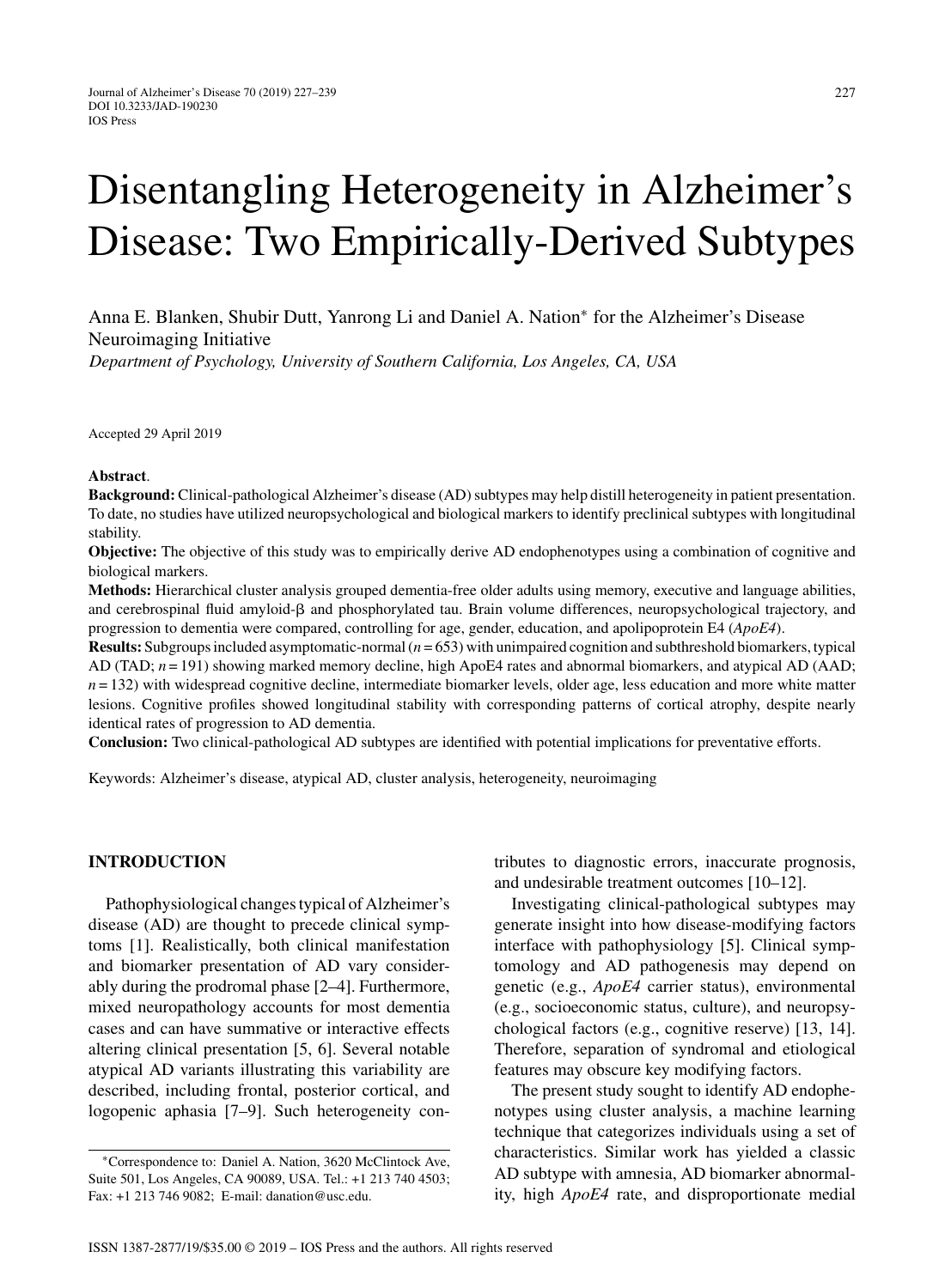temporal atrophy [2–4, 15, 16]. Atypical subtypes have demonstrable clinical heterogeneity, diffuse cortical atrophy, and less salient CSF biomarker signature [2, 4, 17, 18]. Whether subtypes represent true variants or advanced disease severity remains unclear. We hypothesized that combined clinical and pathological markers would form subtypes with longitudinal stability and equifinality regarding clinical progression [3, 19]. This approach may assist clinicians who evaluate both clinical and biological data when drawing diagnostic and prognostic conclusions.

# **METHOD**

# *Subjects*

Participants included 367 cognitively normal (CN) and 609 mild cognitive impairment (MCI) subjects participating in the Alzheimer's Disease Neuroimaging Initiative (ADNI). ADNI, a longitudinal study with sites across the United States, was designed to track AD using clinical and cognitive tests, magnetic resonance imaging (MRI), positron emission tomography (PET), cerebrospinal fluid (CSF), and blood biomarkers. The study was approved per site by local Institutional Review Boards (IRB). Written informed consent was obtained for all participants.

The ADNI cohort has been previously described [20]. AD diagnosis was based on the National Institute of Neurological and Communicative Disorders and Stroke and the AD and Related Disorders Association (NINCDS-ADRDA) criteria [21–23]. Subjects with other neurological disorders, psychiatric history, recent alcohol or substance dependence, less than 6 years of education, or without fluency in English or Spanish, were excluded. The full list of inclusion/exclusion criteria is available online [\(http://www.adni-info.](http://www.adni-info.org/Scientists/ADNIScientistsHome.aspx) [org/Scientists/ADNIScientistsHome.aspx](http://www.adni-info.org/Scientists/ADNIScientistsHome.aspx)). Data were available at the Laboratory of NeuroImaging (LONI) ADNI repository ([https://ida.loni.](https://ida.loni.usc.edu) [usc.edu](https://ida.loni.usc.edu)).

# *Neuropsychological testing*

Subjects completed annual neuropsychological testing. The American National Adult Reading Test (ANART) estimated premorbid verbal IQ. Consistent with prior studies, six neuropsychological scores were selected from three cognitive domains [Executive Function: Trail Making Test (TMT) A and B; Memory: Rey's Auditory Verbal Learning Test (RAVLT) free recall and recognition trials; Language: Category Fluency and Boston Naming Test 30-item (BNT)] for neuropsychological profiles [10]. Followup comparisons used Z-scores normed by age, sex, and education [(TMT A&B, Category Fluency, BNT, Mini-Mental State Examination (MMSE)] and agenormed Z-scores (RAVLT).

## *Cerebrospinal fluid biomarkers*

Subjects participated in biennial lumbar punctures for CSF collection. Aliquots of ADNI GO plus ADNI 2 CSF samples were analyzed using the xMAP Luminex platform and Innogenetics/Fujirebio AlzBio3 immunoassay kits. Baseline CSF markers were examined using cutoff values reported by Shaw and colleagues for the ADNI sample [24]. Biomarker values for  $A\beta$  and p-tau were separately coded "positive" or "negative" for AD-type profile. An alternative CSF immunoassay, Elecsys®, was used in follow-up analyses to confirm the identified AD subtypes [25, 26].

# *Genotyping*

ADNI 1 participants were genotyped according to the Illumina Human610-Quad BeadChip (Illumina, Inc., San Diego, CA) protocol, and ADNI-2/GO participants according to the Illumina HumanOmni Express BeadChip (Illumina, Inc., San Diego, CA) protocol. *ApoE* genotyping was performed on DNA samples obtained from subjects' blood as described in [http://www.adni-info.org/Scientists/](http://www.adni-info.org/Scientists/Pdfs/ADNI_GeneralProceduresManual.pdf) Pdfs/ADNI [GeneralProceduresManual.pdf.](http://www.adni-info.org/Scientists/Pdfs/ADNI_GeneralProceduresManual.pdf) *ApoE* is a polymorphic gene with the following isoforms:  $ApoE2$  ( $\varepsilon$ 2 allele),  $ApoE3$  ( $\varepsilon$ 3 allele), and  $ApoE4$  ( $\varepsilon$ 4 allele). In our analyses that included *ApoE* status, we coded *ApoE* genotype as 0 or 1, with 1 indicating the presence of one or more *ApoE*  $\varepsilon$ 4 alleles.

# *Magnetic resonance imaging*

Baseline MRI scans for a subset of subjects with scans passing ADNI quality control measures  $(n=536;$  asymptomatic  $n=367$ , typical  $n = 89$ , atypical  $n = 64$ ) were analyzed using voxel-based morphometry (VBM) conducted in SPM12 (Wellcome Department of Cognitive Neurology, London, UK; [http://www.fil.ion.](http://www.fil.ion.ucl.ac.uk/spm/software/spm12) [ucl.ac.uk/spm/software/spm12](http://www.fil.ion.ucl.ac.uk/spm/software/spm12)) [27].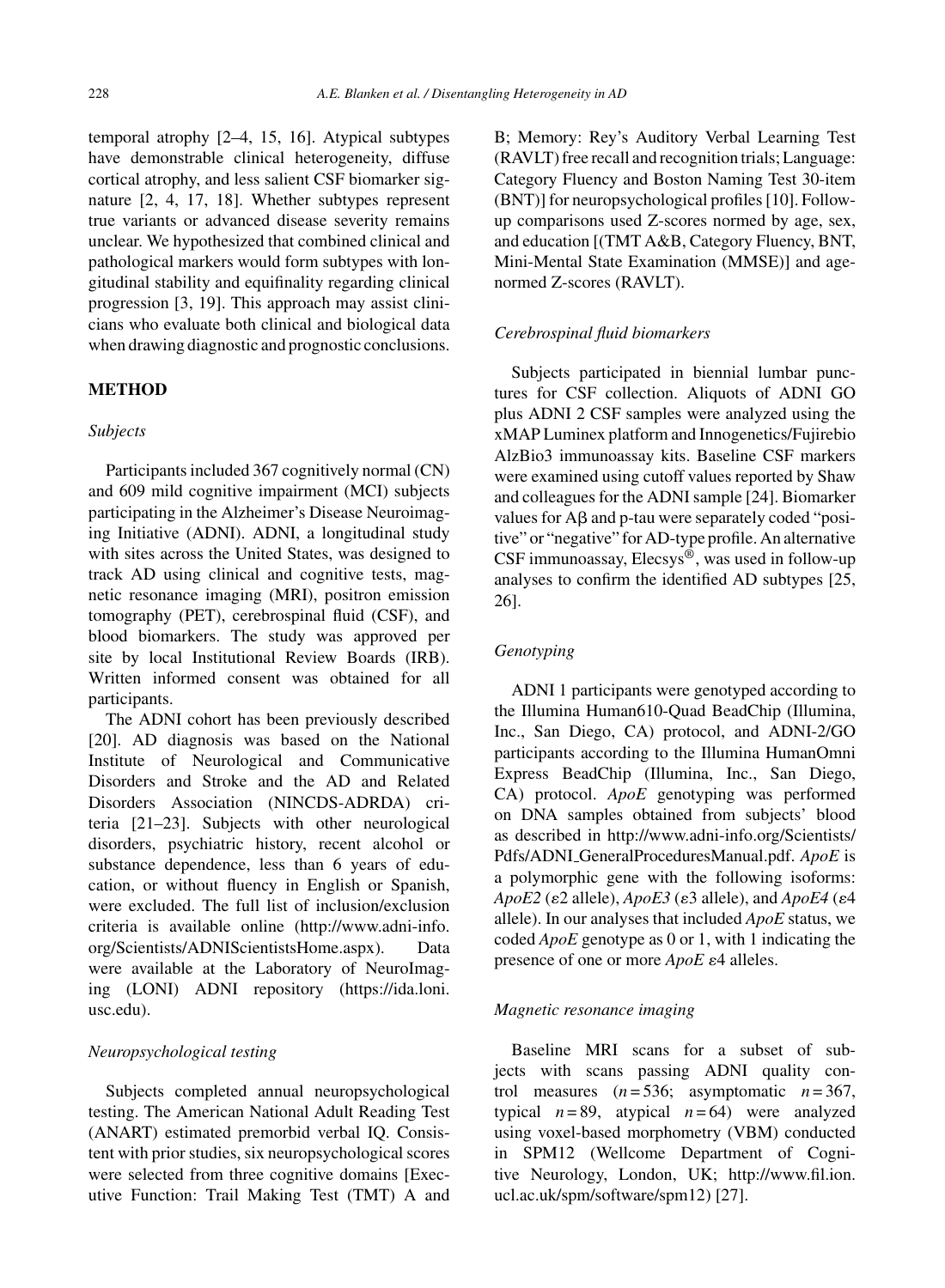Whole-brain-analysis was conducted to examine group differences. T1-weighted images were segmented into gray and white matter tissue classes using SPM12's unified segmentation procedure, spatially normalized to a template image, and smoothed with an 8 mm full-width at half-maximum (FWHM) isotropic Gaussian kernel. Normalized voxel size was 1.5 mm. All clusters and peak voxels of gray matter T-statistic brain maps were thresholded at *p* < 0.05, using family wise error (FWE) correction. We used absolute threshold masking to exclude voxels with gray matter probabilities of less than 0.1. Total intracranial volume (TIV) was computed by summing the segmented gray matter, white matter, and CSF for each individual. One-way analysis of variance (ANOVA) was used to compare groups, controlling for age, sex, and TIV.

White matter hyperintensity volumes (WMH) were derived by the Department of Neurology and Center for Neuroscience at the University of California, Davis. In ADNI 2/GO, WMH were quantified using an updated four-tissue segmentation pipeline [\(http://adni.loni.usc.edu](http://adni.loni.usc.edu)). Baseline data were available for 559 ADNIGO/2 subjects. Logtransformation was applied to correct for kurtosis in the distribution of the WMH volumes.

## *Statistical analyses*

We applied hierarchical cluster analysis with Ward's method using cognitive and biomarker variables to classify dementia-free subjects. We chose this approach based on prior machine learning studies which revealed high rates of false positive diagnosis in the ADNI sample [10]. Z-scores were calculated from means and standard deviations of the whole sample prior to analyses. Discriminant function analyses (DFA) selected the optimal number of clusters and quantitatively assessed the ability of selected cognitive and biomarker measures to correctly predict cluster membership.

Chi-square analyses, logistic regression, and ANOVA were used to examine group demographics. Analysis of covariance (ANCOVA) with least significant difference (LSD) *post-hoc* analysis compared groups on cognitive performance, biomarker status, and disease risk factors. General linear mixed models (GLMM) with unstructured covariance matrix and maximum likelihood estimation were used for longitudinal examination of group membership as a predictor. Group  $\times$  time, age, sex, education, and *ApoE4* carrier status were included in the model as

fixed factors. Intercept and time were entered as random effects. The model included three time points (Baseline, Month 12, and Month 24 visit), coded as 0, 1, and 2. LSD *post-hoc* analysis was used to conduct pairwise comparisons. Cox regression was used to examine rate of progression to AD. Age, gender, education, and *ApoE4* status were included as covariates. Analyses were two-tailed with  $\alpha$  set at *p* < 0.05. False discovery rate (FDR) was controlled using the Benjamini-Hochberg procedure to address type I error due to multiple comparisons. Results were assessed when FDR was controlled at both 0.05 and 0.10 [28]. Analyses were performed with SPSS for Windows OS version 20.0.0 (SPSS, 263 Armonk, NY: IBM Corp).

# **RESULTS**

# *Hierarchical cluster analysis*

We identified three distinct subtypes. One, labeled *asymptomatic-normal* (*n* = 653; 66.9% of sample), was characterized by normal neuropsychological performance and biomarker levels subthreshold for abnormality. Another group, labeled *typical AD*  $(n=191; 19.6\%$  of sample), had substantial memory impairment, relatively preserved executive and language abilities, and elevated biomarker signature consistent with AD. The third group, identified as *atypical AD*  $(n=132; 13.5\%$  of sample), displayed relatively preserved memory ability in the presence of impaired executive function and language domains, and a biomarker signature falling between the asymptomatic-normal and the typical AD groups. Figures 1 and 2 summarize the AD profiles.

#### *Validity of cluster-derived AD subtypes*

Means and standard deviations for baseline measures are in Table 1 (please see Supplementary Table 1 for comparisons for the subset of subjects included in MRI analyses). Observed raw score cognitive differences between all groups were replicated when compared on age and education adjusted scores. Two discriminant functions were obtained accounting for 69.2% and 30.8% of variance among the three subgroups. The selected measures correctly classified 89.2% of original grouped cases. A leave-one-out cross-validation technique was used, after which the percentage of correctly classified cases was 88.9%.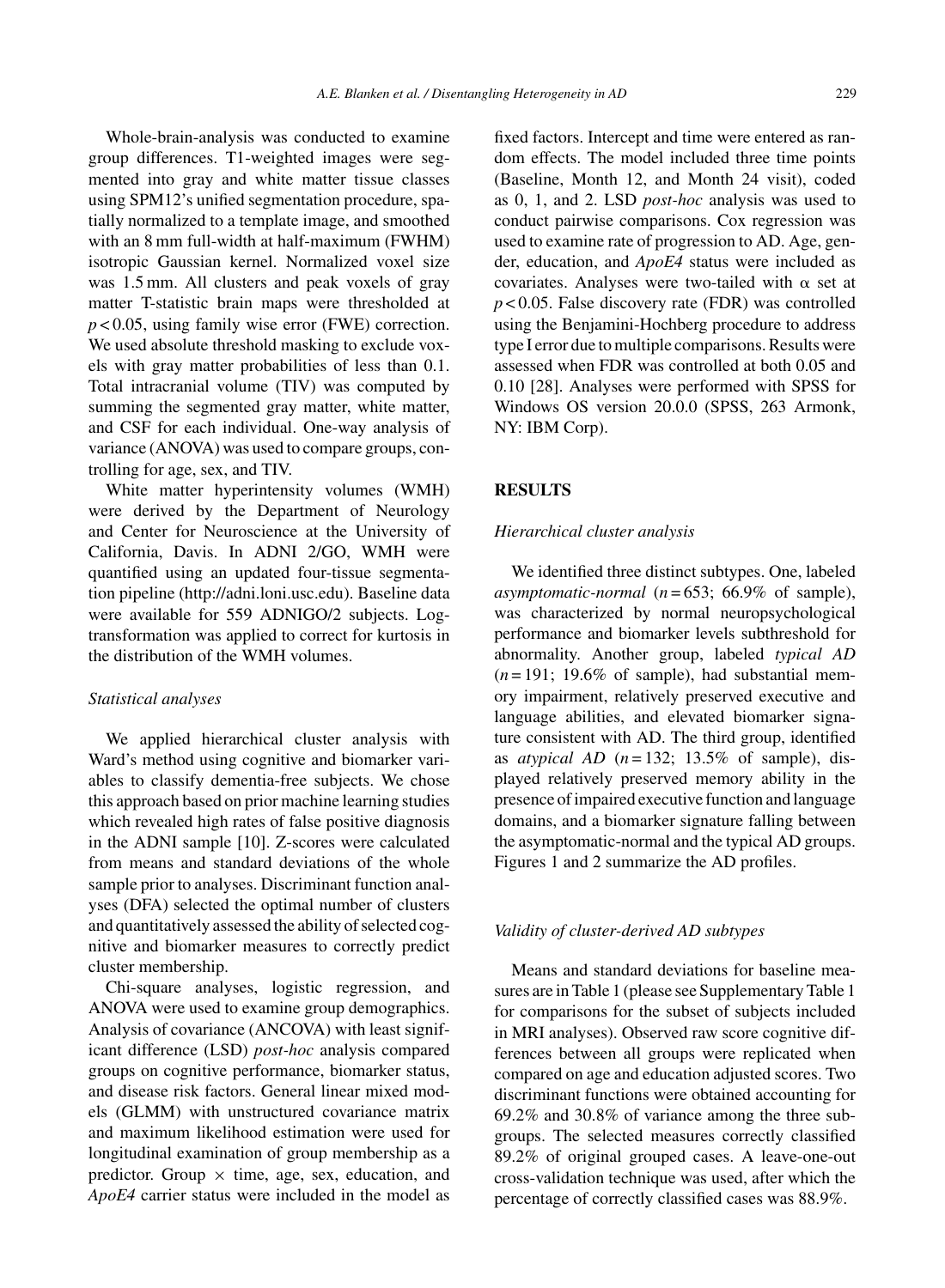

Fig. 1. Profile of typical AD. The right panel depicts areas where typical AD exhibited smaller brain regions compared to asymptomaticnormal individuals (cluster level  $p_{FWE}$  < 0.05). The color bar represents T-score values. T-maps display results from ANCOVA with age, gender, and TIV included as covariates. The left panel depicts key AD-related genetic, biomarker, and neuropsychological data for the typical AD group.

## *Subtype demographics and risk factors*

Subject demographics are in Table 2. Apart from systolic blood pressure, all comparisons remained significant with FDR limited to 0.05. With FDR limited to 0.1, asymptomatic-normal individuals exhibited lower systolic blood pressure than atypical AD  $(\eta_p^2 = 0.04)$ .

The groups differed in level of educational attainment  $(F(2, 974) = 6.43, p = 0.002, \eta_p^2 = 0.013)$ , number of errors on the ANART  $(F(2, 974) = 92.09)$ ,  $p = 0.004$ ,  $\eta_p^2 = 0.033$ ), and age (*F*(2,974) = 21.08,  $p < 0.001$ ,  $\eta_p^2 = 0.042$ ), as atypical AD was less educated and showed lower premorbid verbal intellectual ability (errors on the ANART) compared to typical AD (years education:  $p = 0.022$ ; ANART:  $p = 0.025$ ) and asymptomatic-normal

individuals (years education & ANART: *p* < 0.001). Typical AD also performed worse than the asymptomatic-normal group on the ANART (*p* < 0.001). Atypical AD was older than both typical *AD* (*p* = 0.044) and asymptomatic-normal groups  $(p < 0.001)$ .

Groups differed in baseline diagnosis  $(\chi^2[1] = 132.60, p < 0.001)$ , with typical AD more likely to be diagnosed with MCI (90.6%), compared to asymptomatic-normal (49.9%,  $\chi^2[1] = 2.61$  $p < 0.001$ ) and atypical AD (83.3%,  $\chi^2[1] = 0.097$  $p = 0.039$ ). After entering covariates, asymptomaticnormal individuals were still less likely diagnosed with MCI ( $b = -2.19$ , Wald  $\chi^2[1] = 64.94$ ,  $p = 0.001$ ), but no difference remained between atypical and typical AD ( $b = -0.451$ , Wald  $\chi^2[1] = 1.69$ ,  $p = 0.195$ ).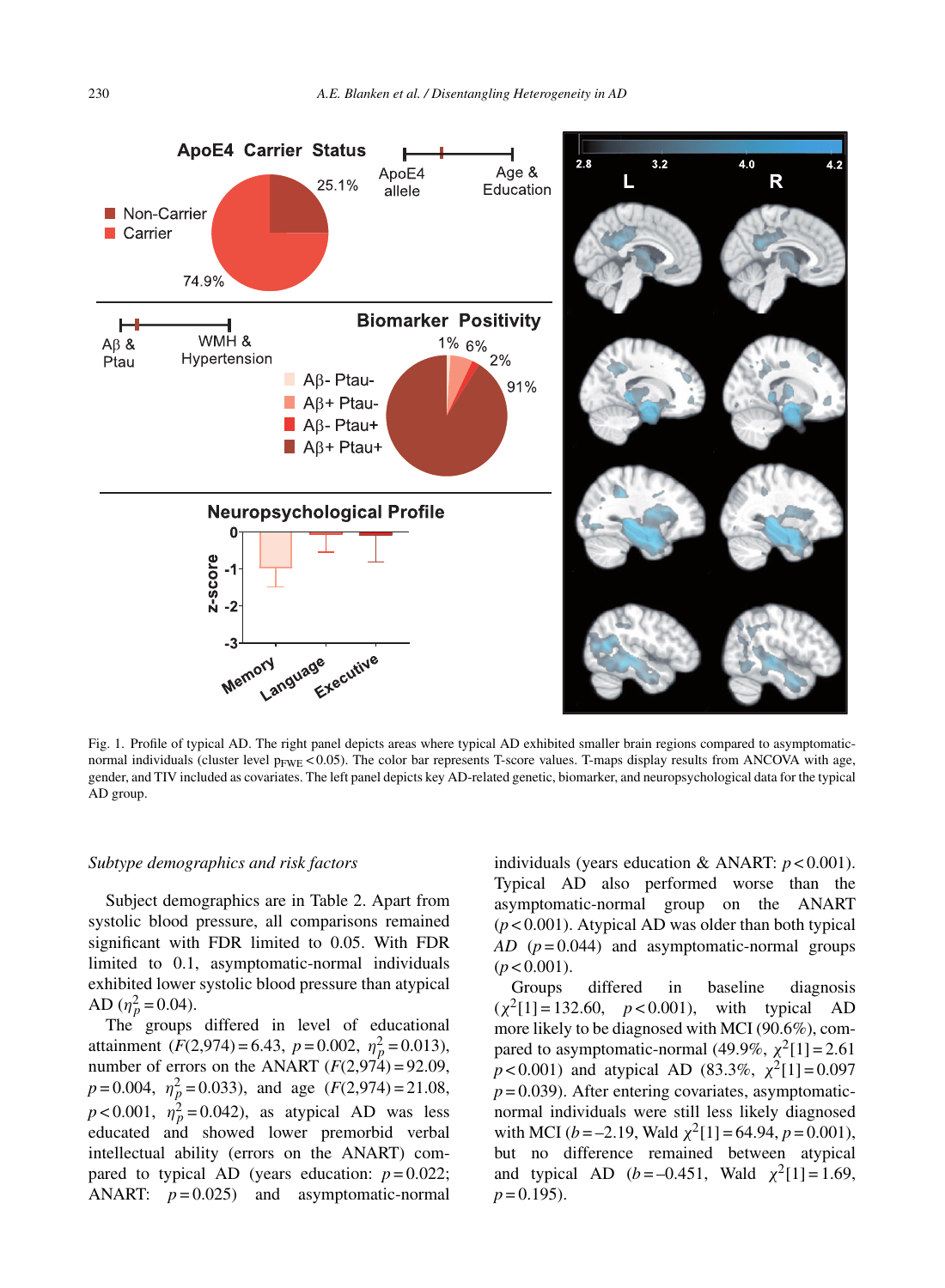

Fig. 2. Profile of atypical AD. The right panel depicts areas where atypical AD exhibited smaller brain regions compared to asymptomaticnormal individuals (cluster level  $p_{FWE}$  < 0.05). The color bar represents T-score values. T-maps display results from ANCOVA with age, gender, and TIV included as covariates. The left panel depicts key AD-related genetic, biomarker, and neuropsychological data for the atypical AD group.

Groups differed in proportion of *ApoE4* carriers *(typical AD* > *atypical AD* > *asymptomaticnormal: typical versus atypical*  $\chi^2[1] = 27.55$ , *p* < 0.001; asymptomatic-normal versus atypical  $\chi^2[1] = 11.68$ ,  $p = 0.001$ ; asymptomatic-normal versus typical  $\chi^2[1] = 118.62$ ,  $p < 0.001$ ), and all three comparisons remained significant (with  $p < 0.001$ ) after entering covariates. Asymptomatic-normal individuals had 30.8% carriers, typical AD had 74.9% carriers, and atypical AD had 46.2% carriers

Atypical AD exhibited greater white matter lesion burden than asymptomatic-normal individuals (*F*(2,  $(558) = 4.74$ ,  $p = 0.009$ ,  $\eta_p^2 = 0.017$ ). Typical AD did not differ from the other groups in white matter lesion burden.

#### *Subtype stability over time*

Subtype stability was determined through analysis of group differences over two years of follow-up. At both follow-up visits, we observed maintenance of distinct neuropsychological profiles among empirically-derived AD groups. Atypical AD performed worse in language and executive functioning than both typical AD (language: *p* < 0.001; executive functioning: *p* < 0.001) *and asymptomaticnormal* (language:  $p < 0.001$ ; executive functioning: *p* < 0.001). Atypical AD also performed worse than asymptomatic-normal individuals in memory (*p* < 0.001). Notably, typical AD performed worse on memory than both atypical AD and asymptomatic-normal groups  $(p < 0.001)$  and per-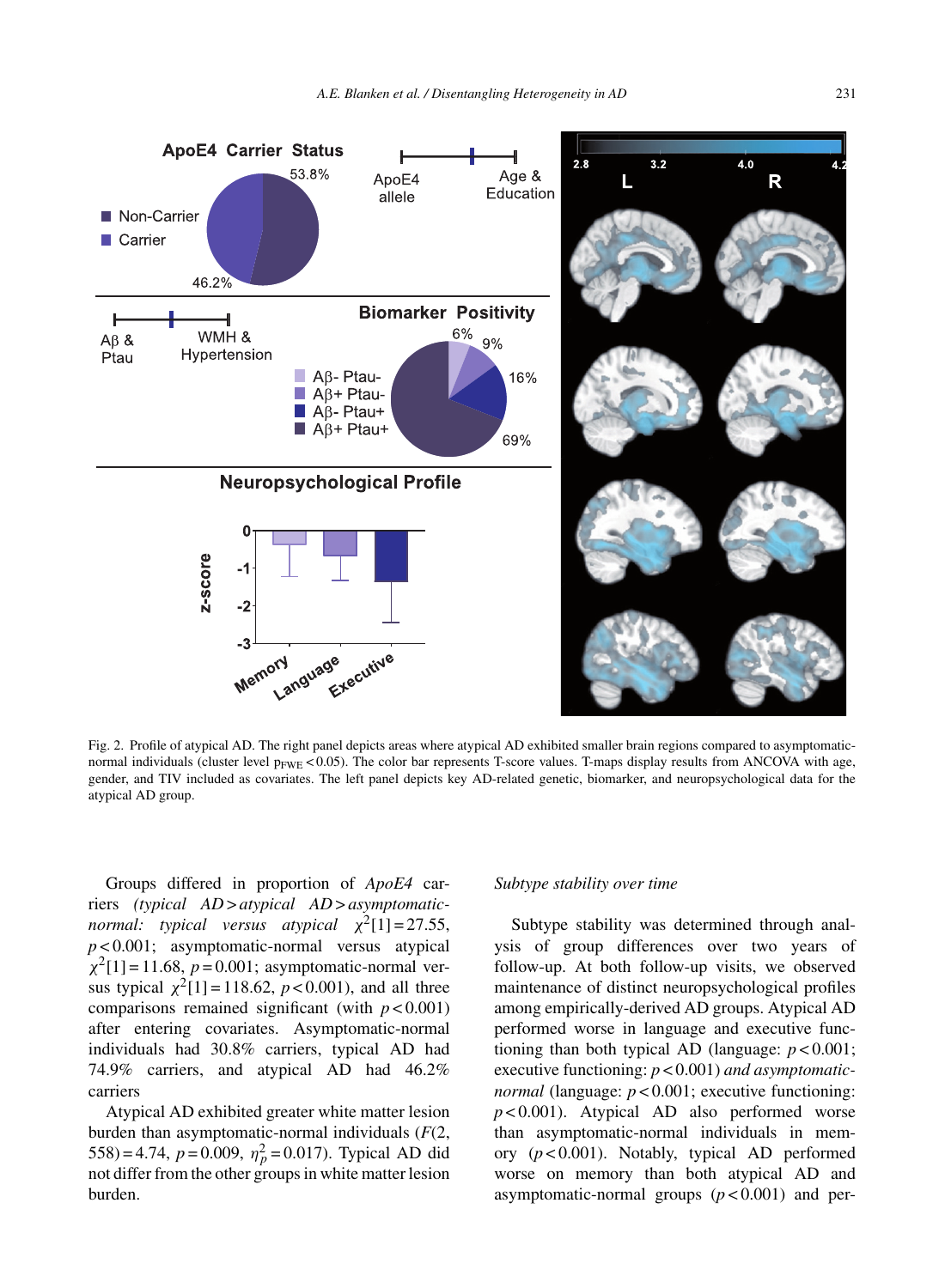|                                     | animarized mean (standard deviation) ruw busenne neuropsychological and biomarici values<br>AN<br>$(n=653)$ | TAD<br>$(n=191)$ | AAD<br>$(n=132)$ | Group<br>Comparison                                       | $\boldsymbol{p}$ |
|-------------------------------------|-------------------------------------------------------------------------------------------------------------|------------------|------------------|-----------------------------------------------------------|------------------|
|                                     |                                                                                                             |                  |                  |                                                           |                  |
| RAVLT Delayed Recall (words)        |                                                                                                             |                  |                  |                                                           |                  |
| Raw                                 | 6.80(3.83)                                                                                                  | 1.30(1.78)       | 3.64(3.54)       | TAD <aad<an< td=""><td>&lt; 0.001</td></aad<an<>          | < 0.001          |
| Z-Score                             | $-0.33(1.50)$                                                                                               | $-2.38(0.77)$    | $-1.45(1.42)$    |                                                           |                  |
| <b>RAVLT</b> Recognition (words)    |                                                                                                             |                  |                  |                                                           |                  |
| Raw                                 | 12.80(0.10)                                                                                                 | 7.89(0.20)       | 10.27(0.23)      | TAD <aad<an< td=""><td>&lt; 0.001</td></aad<an<>          | < 0.001          |
| Z-Score                             | $-0.37(1.57)$                                                                                               | $-3.39(2.36)$    | $-1.78(2.52)$    |                                                           |                  |
| Category Fluency (words)            |                                                                                                             |                  |                  |                                                           |                  |
| Raw                                 | 20.02(5.06)                                                                                                 | 18.55(5.54)      | 13.18 (4.24)     | AAD <tad<an< td=""><td>&lt; 0.001</td></tad<an<>          | < 0.001          |
| Z-Score                             | $-0.13(0.93)$                                                                                               | $-0.61(0.93)$    | $-1.25(0.85)$    |                                                           |                  |
| Boston Naming Test (names)          |                                                                                                             |                  |                  |                                                           |                  |
| Raw                                 | 27.88 (2.32)                                                                                                | 26.76(2.60)      | 23.08 (5.06)     | AAD <tad<an< td=""><td>&lt; 0.001</td></tad<an<>          | < 0.001          |
| Z-Score                             | $-0.11(0.80)$                                                                                               | $-0.43(0.91)$    | $-1.53(1.71)$    |                                                           |                  |
| Trails A (seconds)                  |                                                                                                             |                  |                  |                                                           |                  |
| Raw                                 | 33.59 (10.22)                                                                                               | 39.86 (13.10)    | 59.22 (27.28)    | AAD <tad<an< td=""><td>&lt; 0.001</td></tad<an<>          | < 0.001          |
| Z-Score                             | $-0.06(0.73)$                                                                                               | $-0.45(0.95)$    | $-0.67(2.02)$    |                                                           |                  |
| Trails B (seconds)                  |                                                                                                             |                  |                  |                                                           |                  |
| Raw                                 | 80.67 (27.38)                                                                                               | 114.17 (56.90)   | 200.20 (69.79)   | AAD <tad<an< td=""><td>&lt; 0.001</td></tad<an<>          | < 0.001          |
| Z-Score                             | 0.01(0.62)                                                                                                  | $-1.68(1.28)$    | $-2.43(1.62)$    |                                                           |                  |
| CSF $\text{A}\beta_{42}$ (pg/mL)    | 201.23 (50.91)                                                                                              | 131.76 (24.05)   | 160.87 (46.12)   | TAD <aad<an< td=""><td>&lt; 0.001</td></aad<an<>          | < 0.001          |
| $CSF$ P-Tau <sub>181P</sub> (pg/mL) | 31.64 (18.00)                                                                                               | 54.08 (26.62)    | 36.93 (15.74)    | AN <aad<tad< td=""><td><math>0.001</math></td></aad<tad<> | $0.001$          |

Table 1 Summarized mean (standard deviation) raw baseline neuropsychological and biomarker values

As expected, each pairwise comparison between groups (e.g., atypical AD versus typical AD, asymptomatic-normal versus typical AD, asymptomatic-normal versus atypical AD) was statistically significant with *p* < 0.001 for each comparison. RAVLT, Rey Auditory Verbal Learning Test; CSF, cerebrospinal fluid; AAD, atypical AD; TAD, typical AD; AN, asymptomatic-normal.

| Table 2                                                      |                 |                         |                  |                     |                  |  |  |  |
|--------------------------------------------------------------|-----------------|-------------------------|------------------|---------------------|------------------|--|--|--|
| Demographic comparisons                                      |                 |                         |                  |                     |                  |  |  |  |
|                                                              | AN<br>$(n=653)$ | <b>TAD</b><br>$(n=191)$ | AAD<br>$(n=132)$ | Group<br>Comparison | $\boldsymbol{p}$ |  |  |  |
| Age(y)<br>M(SD)                                              | 72.2(6.8)       | 73.4 (7.0)              | 76.1(7.0)        | AN < TAD < AAD      | < 0.001          |  |  |  |
| Baseline Diagnosis (MCI) %                                   | 49.9            | 90.6                    | 83.3             | AN < AAD < TAD      | < 0.001          |  |  |  |
| Gender $(M: F)$ %                                            | 52.8:47.2       | 58.1:41.9               | 59.8:40.2        |                     | 0.199            |  |  |  |
| Education $(y)$<br>M(SD)                                     | 16.4(2.6)       | 16.1(2.7)               | 15.4(3.0)        | $AAD < TAD = AN$    | < 0.001          |  |  |  |
| ApoE4 (Carriers) %                                           | 30.8            | 74.9                    | 46.2             | AN < AAD < TAD      | < 0.001          |  |  |  |
| WML Volume $\text{cm}^3$ )<br>ADNI GO/2 $(n = 559)$<br>M(SD) | 0.46(0.52)      | 0.63(0.47)              | 0.79(0.54)       | AN < AAD            | 0.004            |  |  |  |
| Smoker Status %                                              | 40.0            | 40.3                    | 36.4             |                     | 0.721            |  |  |  |
| Hypertension %                                               | 46.1            | 46.6                    | 56.1             | AN < AAD            | < 0.001          |  |  |  |
| Hypercholesterolemia %                                       | 50.4            | 51.5                    | 57.1             |                     | 0.266            |  |  |  |
| <b>Pulse Pressure</b><br>M(SD)                               | 59.3 (14.5)     | 60.8(15.3)              | 61.9(15.0)       |                     | 0.127            |  |  |  |
| Systolic BP<br>M(SD)                                         | 133.9(16.5)     | 135.3(16.6)             | 137.1 (15.7)     | AN < AAD            | 0.039            |  |  |  |
| Diastolic BP<br>M(SD)                                        | 74.6 (9.4)      | 74.6 (9.6)              | 75.3 (9.4)       |                     | 0.765            |  |  |  |
| BMI<br>M(SD)                                                 | 27.7            | 26.2                    | 26.1             | $TAD = AAD < AN$    | < 0.001          |  |  |  |
| Diabetes %                                                   | 9.0             | 7.9                     | 8.3              |                     | 0.866            |  |  |  |

Data are summarized as either Mean (Standard Deviation) or percentage as indicated. Significant differences (*p* < 0.05) among groups are indicated in bold. AAD, atypical AD; TAD, typical AD; AN, asymptomatic-normal; BMI, body mass index; BP, blood pressure; WML, white matter lesion; ApoE4, apolipoprotein E4 allele. White matter lesion values were log-transformed for analyses.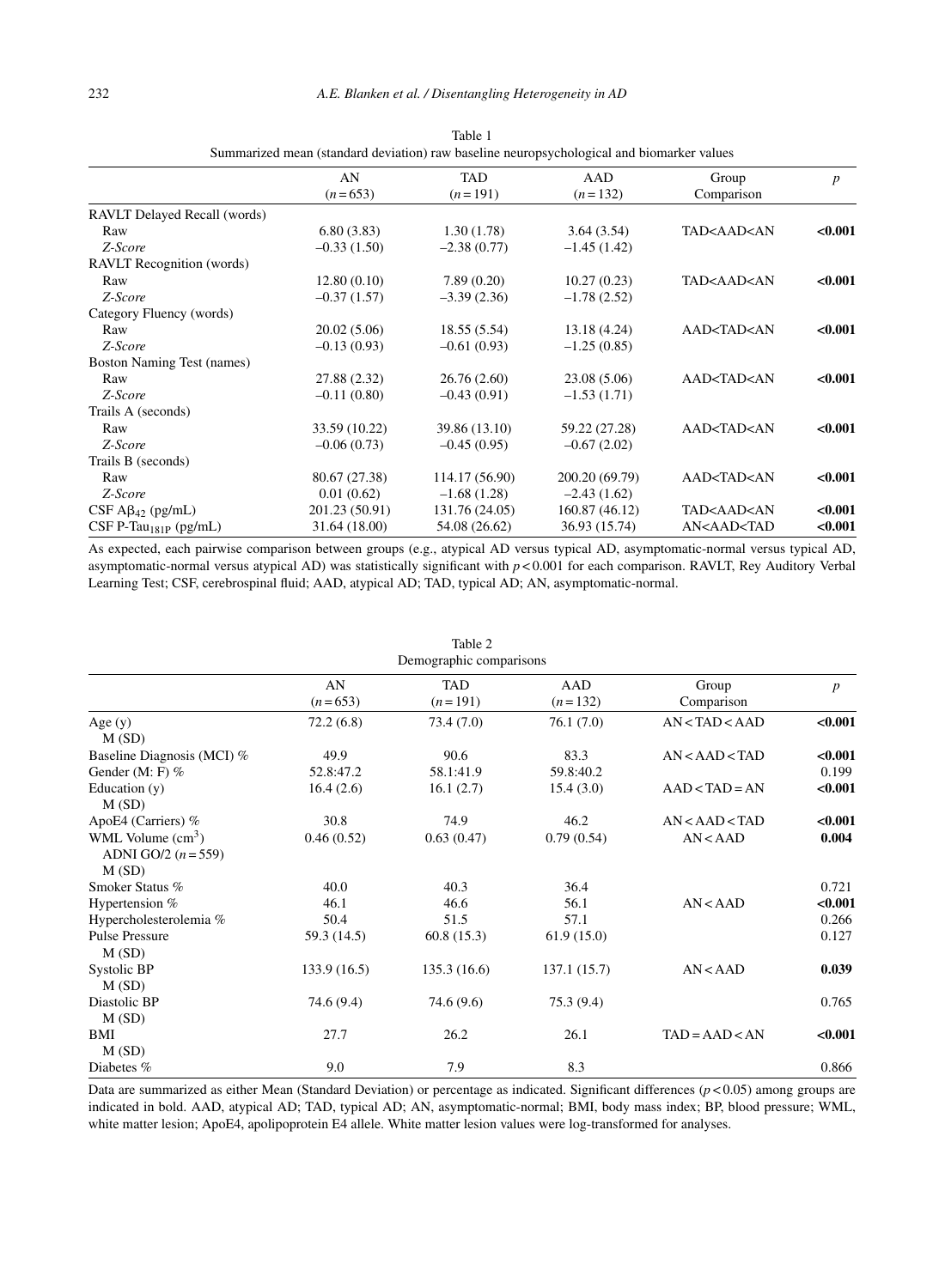formed worse in language and executive functioning than asymptomatic-normal individuals (language:  $p < 0.001$ ; executive functioning:  $p < 0.001$ ).

#### *Subtype comparisons on biomarker status*

Groups differed in biomarker status  $(A\beta; F(2),$ 974) = 102.01,  $p < 0.001$ ,  $\eta_p^2 = 0.174$ ;  $p$ -tau: F(2,  $974) = 52.6$ ,  $p < 0.001$ ,  $\eta_p^2 = 0.098$ ). After *post-hoc* pairwise comparisons, typical AD demonstrated the most marked biomarker elevation on both CSF measures  $(p<0.001)$ , followed by atypical AD (*p* < 0.001), and asymptomatic-normal individuals  $(p < 0.001)$ .

Consistent with differences in continuous markers, typical AD included more CSF  $\text{A}\beta$  and p-tau positive individuals  $(A\beta: 97.9\%; p-tau: 93.2\%)$ than atypical AD  $( \text{A}\beta: 77.9\% ; \text{ p-tau}: 84.8\%)$ (A $\beta$ :  $\chi^2$ [1] = 33.94 *p* < 0.001; p-tau:  $\chi^2$ [1] = 5.93 *p* < 0.013) and asymptomatic-normal individuals (A $\beta$ : 40.2%; p-tau: 68.9%) (A $\beta$ :  $\chi^2[1] = 197.26$  $p < 0.001$ ; p-tau:  $\chi^2[1] = 45.75$   $p < 0.001$ ). Atypical AD had more individuals positive for both biomarkers than the asymptomatic-normal group ( $\chi^2$ [1] = 55.77,  $p < 0.001$ ). Most (91.6%) of typical AD were positive for both biomarkers, in contrast to significantly lower rates in atypical AD (68.7%) ( $\chi^2$ [1] = 29.11,  $p < 0.001$ ) and asymptomatic-normal individuals (33.5%) ( $\chi^2$ [1] = 201.43, *p* < 0.001). While less than 1% of individuals in the typical AD group were negative for both biomarkers, approximately 6% of atypical AD were negative for both biomarkers.

#### *Clinical outcomes*

Cox regression revealed greater risk of progression to AD dementia diagnosis for typical AD compared to asymptomatic-normal individuals (*p* < 0.001), but no difference between typical and atypical AD  $(p=0.730)$ . Typical AD was at 4.398 times greater risk of progressing to AD dementia than asymptomatic-normal, and atypical AD was at 4.120 times greater risk (*p* < 0.001) (Fig. 3). Using conventional clinical criteria for MCI, 17.9% of atypical AD subjects were identified as normal at month 24, compared to 7.1% of typical AD, and 50.9% of asymptomatic-normal individuals (atypical versus typical:  $\chi^2[1] = 7.01$  *p* = 0.008; atypical versus asymptomatic-normal  $\chi^2[1] = 35.58$   $p < 0.001$ ; typical versus asymptomatic-normal  $\chi^2[1] = 96.99$  $p < 0.001$ ).



**AD Risk** 

for each group over multiple time points (measured in months). Compared to atypical and typical AD, the asymptomatic-normal group had significantly less risk of developing AD over more than 5 years. The two AD groups did not differ from one another in risk of progressing to AD diagnosis.

On the CDR, asymptomatic-normal subjects scored better than both typical and atypical AD, (Mean Difference  $\pm$  SE = –1.62  $\pm$  0.01, *t*(2,  $1012.0$ ) = –16.3,  $p < 0.001$ ) but the AD groups did not differ (Mean Difference  $\pm$  SE = –0.16  $\pm$  0.13,  $t(2, 981.5) = -1.20$ ,  $p = 0.230$ ). Atypical AD had more preserved functioning on the FAQ than typical AD (Mean Difference  $\pm$  SE = –1.21  $\pm$  0.47, *t*(2,  $990.4$ ) =  $-2.58$ ,  $p = 0.010$ ), and asymptomatic-normal individuals scored better than both AD groups (*p* < 0.001). Differences between groups on CDR and FAQ measures remained significant with FDR limited to 0.05.

## *Brain atrophy*

Consistent with classical patterns of cerebral atrophy in AD, VBM analysis revealed greater bilateral atrophy in the medial temporal lobe, left precuneus, left angular gyrus, right inferior and superior temporal gyri, for typical AD relative to asymptomatic-normal individuals  $(p_{uncorrected} < 0.001; p_{FWE} < 0.05)$ . In contrast, atypical AD showed diffuse atrophy extending to limbic, frontal, occipital, and temporal regions compared to both typical AD  $(p_{uncorrected} < 0.001;$  $p_{FWE}$  < 0.05) and asymptomatic-normal groups  $(p_{uncorrected} < 0.001; p_{FWE} < 0.05)$ . Specifically, atypical AD showed greater atrophy than typical AD in the bilateral middle cingulate gyrus, bilateral supplementary motor cortex, left pars opercularis, left prefrontal gyrus, left precentral gyrus, and right

100

Asymptomatic

 $\rightarrow$  Typical AD Atypical AD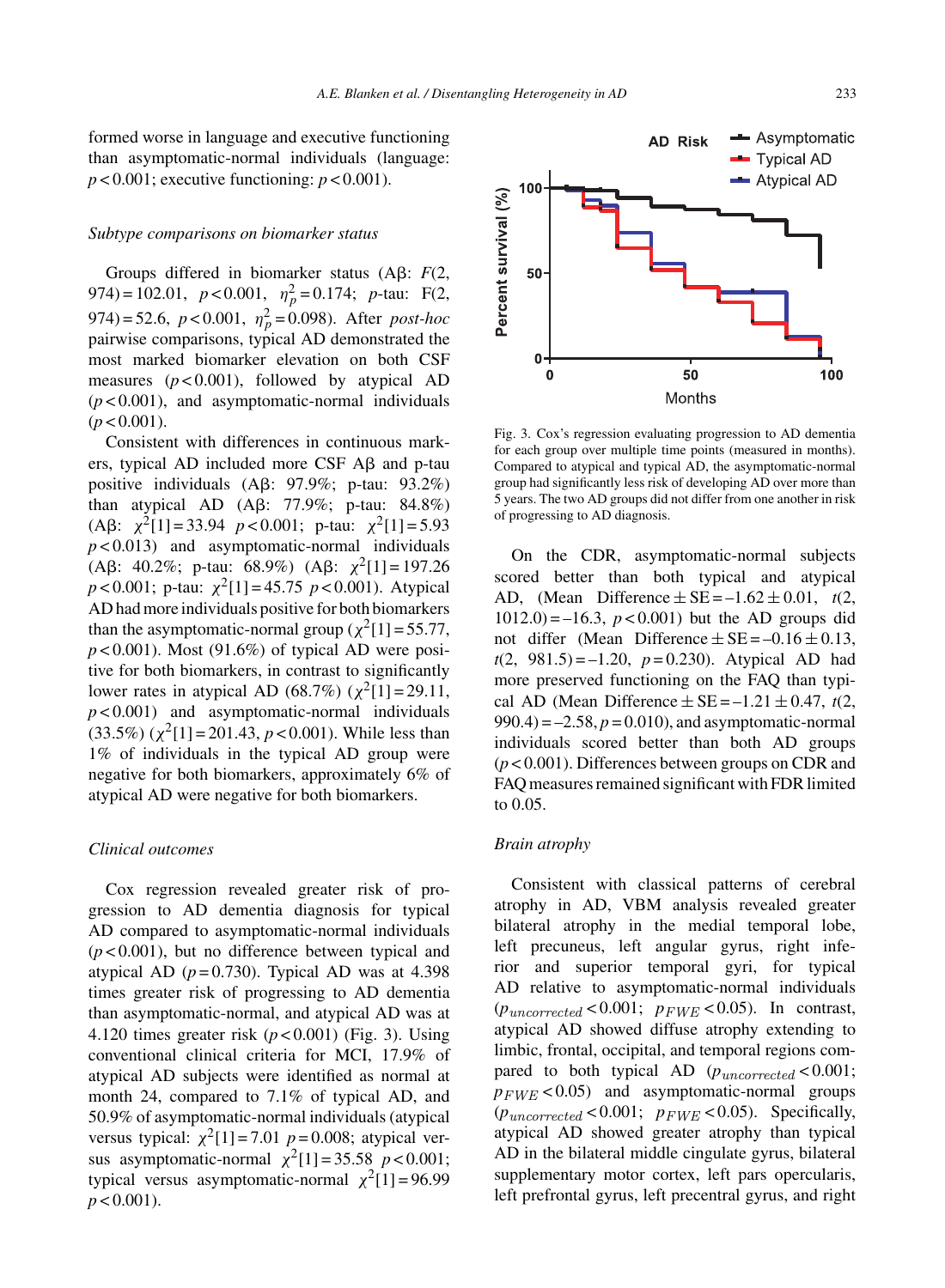

Fig. 4. VBM t-maps exhibit brain regions where atypical AD exhibited smaller brain volume than typical AD (cluster level  $p_{FWE}$  < 0.05). The color bar represents T-score values.

occipital gyrus ( $p_{uncorrected}$  <0.001;  $p_{FWE}$  < 0.05) (Fig. 4). Relative to asymptomatic-normal individuals, *atypical AD* exhibited greater bilateral atrophy in the amygdala, cingulate gyrus, supramarginal gyrus, and bilateral frontal and posterior regions (e.g., right medial orbital gyrus, occipital fusiform gyrus; left middle frontal gyrus, pars opercularis, postcentral gyrus, angular gyrus, precuneus, middle occipital). Supplementary Tables 2–4 portray significant clusters resulting from VBM analyses with corresponding anatomical regions and FWE corrected *p*-values for both cluster and peak-level analyses.

# **DISCUSSION**

Three distinct clinical-pathological subgroups were identifiable by combined neuropsychological and biomarker signatures. Asymptomatic-normal individuals, at the least risk of developing AD, displayed subthreshold biomarker signature, and relatively preserved brain volume and cognitive functioning. Typical AD exhibited AD-consistent biomarker abnormalities, localized medial temporal atrophy, and memory impairment with relatively preserved language and executive functioning. Atypical AD, a substantial portion of our sample (40.9% of AD-risk participants), exhibited disproportionate executive function and language impairment with relatively spared memory function, diffuse brain atrophy pattern, and intermediate biomarker elevation. CSF levels of  $\text{A}\beta$  and tau may be less salient biomarkers for this group.

The identified subgroups partly corresponded with previously described neuropsychological phenotypes [10]. However, prior studies noted atypical (i.e., "dysexecutive" or "mixed") groups with commensurate levels of memory impairment and AD biomarker abnormality, and higher rate of AD progression, raising the possibility of "atypical" groups representing advanced disease progression rather than differing typologies [3]. In this study, AD subtypes exhibited longitudinal stability of neuropsychological profile despite equivalent rates of progression and global impairment levels. Therefore, identified groups likely represent distinct subtypes rather than different stages of disease.

Further underscoring the typology versus disease stage hypothesis, the present AD subtypes displayed double-dissociations of both neuropsychological and biomarker profiles. Atypical AD displayed greater executive and language impairment than typical AD,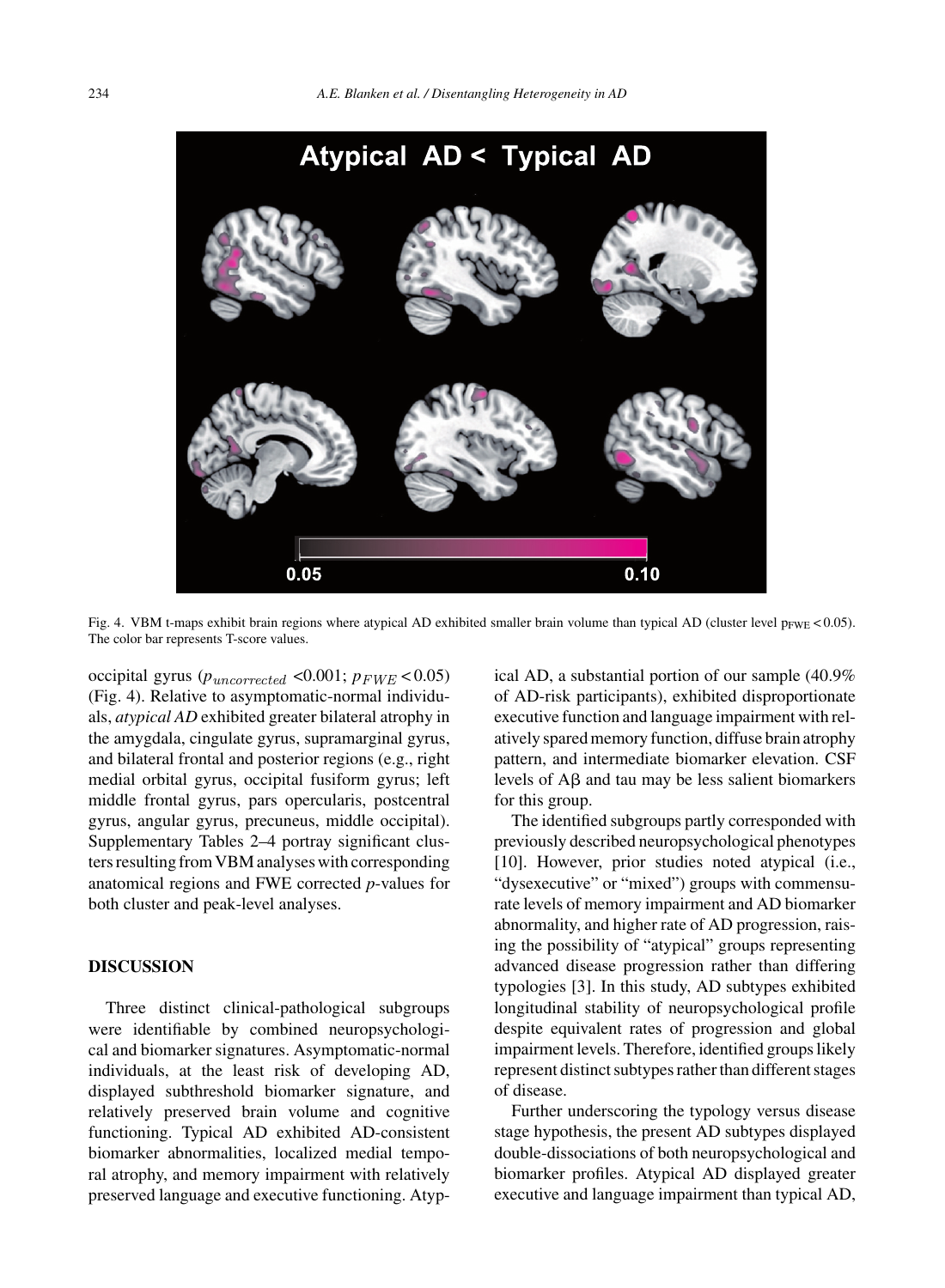despite less pronounced biomarker abnormality and relative preservation of memory ability. Although atypical AD presentations have been previously published, the prevalence of these variants is estimated to be low. Snowden et al. reported that 5% of 523 patients with AD presented with posterior cortical atrophy, Johnson et al. describe a frontal variant of AD occurring in 3 out of 63 patients with AD, and logopenic aphasia has been similarly reported in small numbers of AD patients [7,29]. In contrast, the atypical AD group presented here formed a substantial minority, approximately 41%, of individuals at-risk of AD diagnosis. There are also other inconsistencies between previously published subtypes and the atypical group defined here, such as age of onset. While phenotypic variants have been tied to earlier onset of disease and faster rate of decline, in this sample the group with atypical presentation tended to be somewhat older and did not significantly differ in rate of AD diagnosis [30]. There may be a much larger role for atypical presentations of AD requiring far greater elaboration. To underscore this point, a recent study of over 1,000 autopsy brains from older adults observed 230 different combinations of neuropathologies commonly seen in aging [31]. These findings indicate that heterogeneity in AD may be grossly undervalued and is thus deserving of much attention in future research.

Atypical AD was the oldest group. However, age was included as a covariate in all models, and cannot fully explain group differences. Nevertheless, advancing age is linked to atypical neuropsychological and brain atrophy profiles, and challenging diagnoses [32, 33]. Compared to asymptomaticnormal individuals, atypical AD showed greater white matter lesion burden and higher systolic blood pressure, signifying contribution of comorbidity with age-related vascular disease to differential biomarker, neuropsychological and brain atrophy patterns [34]. Evidence suggests soluble  $\overrightarrow{AB}$  interacts with agerelated vascular changes (e.g., cerebral blood flow), contributing to AD pathogenesis and neuronal dysfunction, before observable  $\text{A}\beta$  aggregates begin to form [35]. Structural differences in  $\text{A}\beta$  fibrils, which are formed by accumulated soluble  $A\beta$ , also exist between AD phenotypes. Different Aß fibrils exhibit differential neurotoxicity, demonstrating how the interaction between pathology and non-pathologic factors is crucial to understanding disease-related brain changes. Furthermore, a small portion (∼6%) of individuals in the atypical AD group were negative for both AD biomarkers, in contrast to 1% of typical AD. Recently the contribution of non-AD pathologies to cognitive impairment has been called into attention, and biomarkers of neurovascular dysfunction may be more relevant to the atypical AD individuals [36, 37].

Atypical AD also had lower premorbid educational and intellectual attainment, both proposed markers of cognitive reserve. Cognitive reserve may convey resilience in the context of both agerelated and AD-related neurocognitive decline due to greater efficiency in use of cognitive resources [38]. Other theories propose that "neural reserve" (e.g., larger brains or greater synaptic densities) promotes resiliency to AD-related brain changes [39]. The apparent dearth of cognitive reserve in atypical AD may partially explain the pattern of neurocognitive decline as we observed equivalent disease progression rates despite lower AD pathological burden. They also exhibited more widespread brain volume differences, possibly due to premorbid differences rather than disease-related atrophy. Future studies examining longitudinal atrophy patterns may clarify the role of neural reserve in AD subtypes.

In contrast to typical AD, only a minority of atypical AD carried the *ApoE4* allele. *ApoE4* increases AD risk and influences  $\text{A}\beta$  accumulation and clearance, in turn modifying AD progression [40]. Previous work linking *ApoE4* to prominent medial temporal lobe atrophy suggests that genetic effects may be regionally specific. Animal studies reveal that *ApoE4* influences memory impairment via functional neurovascular or metabolic changes, independent of neurodegeneration, possibly explaining amnestic differences between the two AD groups [41, 42]. *ApoE4* also associates with younger age of onset, consistent with present finding of younger age and higher rate of *ApoE4* in typical AD [43]. Some individuals may be less susceptible to *ApoE4*-specific AD risk. For the current atypical AD individuals with widespread cortical atrophy, alternative contextual risk factors may contribute to dysexecutive and dysnomic presentation, whereas classic AD-related pathological factors of  $A\beta$ , tau, and  $ApoE4$  status may not crucially affect disease trajectory [44]. Notably, the prevalence of the ApoE4 allele in the asymptomatic-normal group (30.8% carriers) was higher than estimated prevalence rates for cognitively normal individuals in the general population (10–15%). A large contributing factor to this disparity is likely a characteristic of the ADNI study population, which oversampled for memory impairment and is predominately Caucasian, highly educated, and North American. ApoE4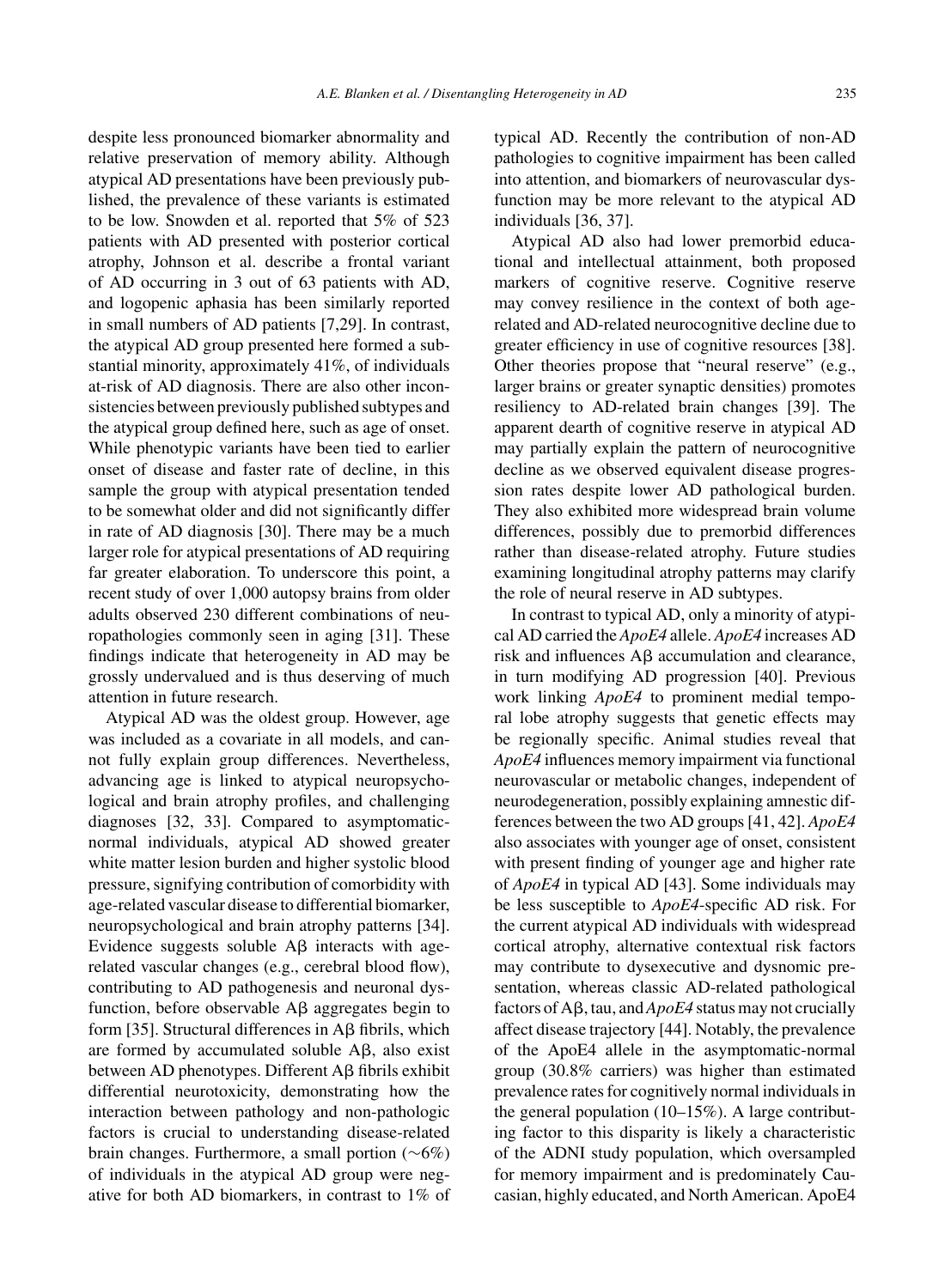prevalence has been shown to vary globally, with North American and European populations typically showing greater rates of ApoE4 carriers than Asian, African, and populations in the southern hemisphere [45, 46].

Typical AD showed pronounced atrophy of the medial temporal lobe (e.g., hippocampus and entorhinal cortex), consistent with amnestic profile. The AD groups did not differ in hippocampal volumes. Relative to asymptomatic-normal individuals, atypical AD did not show as pronounced reduction of hippocampal volume as typical AD. However, atypical AD group differed in volumes of the amygdala and other medial temporal structures. Despite important methodological differences across studies, our findings are consistent with previous studies deriving subtypes by pathological differences [2, 15, 47]. We extend prior work by suggesting that the hippocampal sparing pattern may be part of a larger clinicalpathological pattern that includes distinct patterns of cognitive impairment, CSF biomarkers, and genetic risk.

There was a substantial difference between clusterderived subgroups and ADNI diagnostic criteria, such that more than half (53.5%) of MCI individuals were reclassified into the asymptomatic-normal group. Furthermore, by using cluster analysis to derive the asymptomatic-normal group, we were able to capture all but one individual who reverted from MCI to cognitively normal over follow-up. These results are in line with previous findings that have shown a significant rate of false-positive errors such that a large portion of ADNI subjects diagnosed with MCI perform within normal limits on neuropsychological testing [10, 48]. Our cluster-analysis approach may be one way in which to correct for these diagnostic errors.

Though episodic memory historically typifies AD, meta-analysis of preclinical neuropsychological changes identifies a range of implicated domains, including subtle changes in global cognition, memory, executive function, and language [49–51]. Atypical AD, with relatively spared memory, had similar rate of eventual AD diagnosis, exemplified by comparable clinical ratings of global impairment (CDR). Informants also reported less functional impairment in atypical AD, possibly hindering early evaluation due to unusual and subthreshold presentation of cognitive and biological markers, lower genetic risk, and advanced age [52]. Moreover, pronounced memory impairment may be more debilitating in daily life, noticeable to peers, and likely to drive patients to a specialist. Studies of empiricallyderived MCI neuropsychological profiles corroborate cognitive heterogeneity at this stage [4, 18, 48, 53]. Clearly outlined AD subtypes may assist clinicians in earlier identification and treatment of atypical AD.

The present study has both limitations and strengths. The ADNI study recruits and collects data from subjects from over 50 centers across the United States and Canada, and is not representative of the general population, due to exclusion criteria and oversampling of memory impairment. The study is currently in its third phase and many participants have incomplete data. Also, a high percentage of individuals have discontinued from all or key parts of data collection (e.g., lumbar puncture). This suggests that similar studies in more diverse samples would yield greater heterogeneity in clinical-pathological profiles. Furthermore, data on non-Caucasian individuals was limited, preventing meaningful analysis of racial or ethnic differences that likely increase variation [54]. For strengths, combining cognitive and biological markers to classify patient subtypes represents a novel approach, possibly providing superior prognostic and diagnostic value at early disease stages [55, 56]. Longitudinal design allowed examination of subtype stability and progression.

Treatment development to date has been unsuccessful, but unpacking heterogeneity could improve diagnosis and treatment planning. Certain subtypes might be more responsive to treatments based on modifying factors beyond the treatment target  $(e.g., A\beta)$ . Clinical trials utilizing a comprehensive clinical-pathological profile may disentangle patientspecific heterogeneity and identify subtype-specific treatment responses.

# **ACKNOWLEDGMENTS**

Funding for this study was obtained through NIH grants [R21AG055034, P01AG052350, P50AG00514] and a grant from the Alzheimer's Association [AA008369].

Statistical analyses conducted by Anna E. Blanken, MA, University of Southern California.

Data collection and sharing for this project were funded by the Alzheimer's Disease Neuroimaging Initiative (ADNI) ADNI is funded by the National Institute on Aging, the National Institute of Biomedical Imaging and Bioengineering, and through generous contributions from the following: AbbVie, Alzheimer's Association; Alzheimer's Drug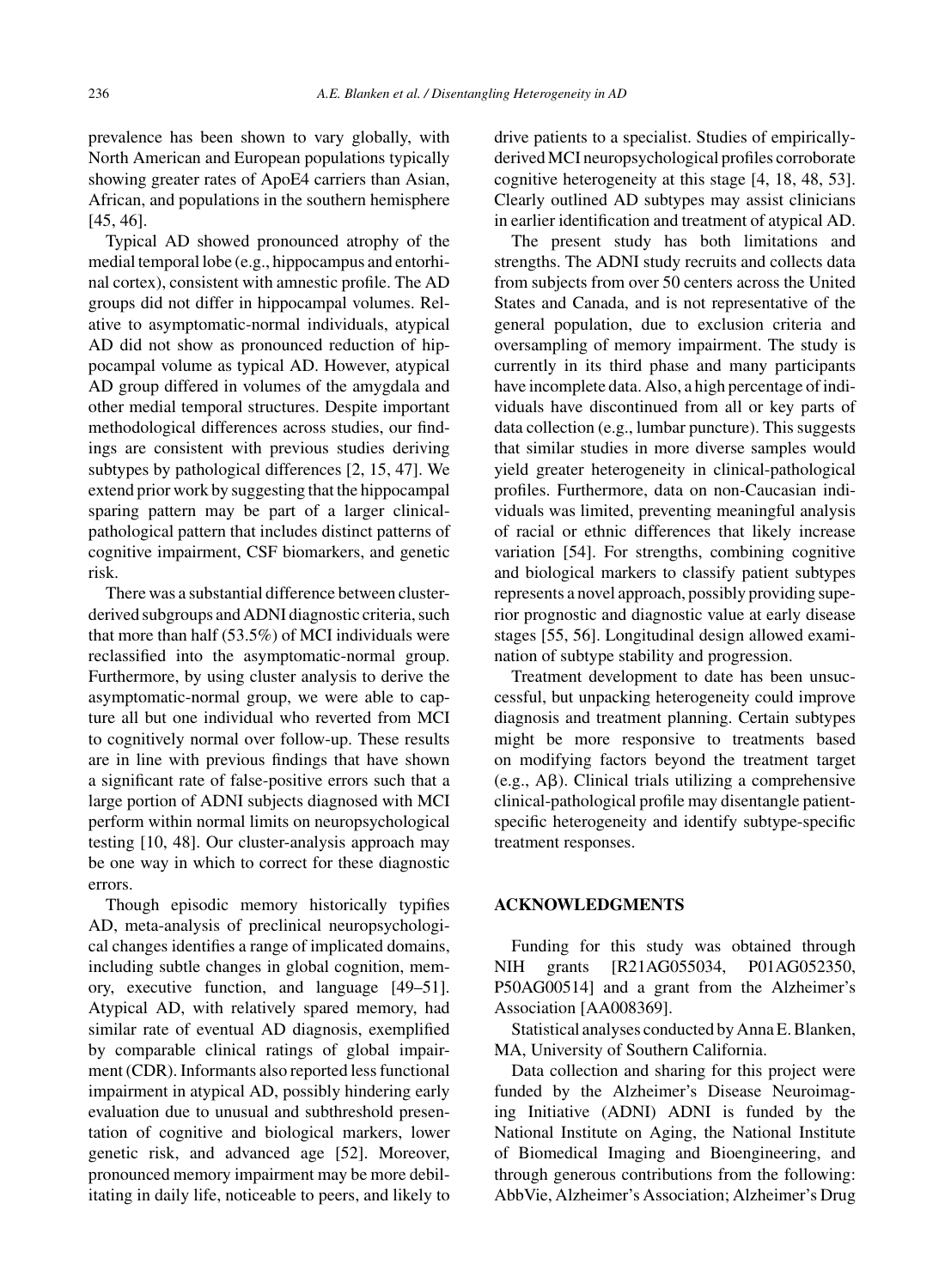Discovery Foundation; Araclon Biotech; BioClinica, Inc.; Biogen; Bristol-Myers Squibb Company; CereSpir, Inc.; Cogstate; Eisai Inc.; Elan Pharmaceuticals, Inc.; Eli Lilly and Company; EuroImmun; F. Hoffmann-La Roche Ltd and its affiliated company Genentech, Inc.; Fujirebio; GE Healthcare; IXICO Ltd.; Janssen Alzheimer Immunotherapy Research & Development, LLC.; Johnson & Johnson Pharmaceutical Research & Development LLC.; Lumosity; Lundbeck; Merck & Co., Inc.; Meso Scale Diagnostics, LLC.; NeuroRx Research; Neurotrack Technologies; Novartis Pharmaceuticals Corporation; Pfizer Inc.; Piramal Imaging; Servier; Takeda Pharmaceutical Company; and Transition Therapeutics. The Canadian Institutes of Health Research is providing funds to support ADNI clinical sites in Canada. Private sector contributions are facilitated by the Foundation for the National Institutes of Health [\(http://www.fnih.org](http://www.fnih.org)). The grantee organization is the Northern California Institute for Research and Education, and the study is coordinated by the Alzheimer's Therapeutic Research Institute at the University of Southern California. ADNI data are disseminated by the Laboratory for Neuro Imaging at the University of Southern California.

Authors' disclosures available online ([https://](https://www.j-alz.com/manuscript-disclosures/19-0230r1) [www.j-alz.com/manuscript-disclosures/19-0230r1\)](https://www.j-alz.com/manuscript-disclosures/19-0230r1).

# **SUPPLEMENTARY MATERIAL**

The supplementary material is available in the electronic version of this article: [http://dx.doi.org/](http://dx.doi.org/10.3233/JAD-190230) [10.3233/JAD-190230.](http://dx.doi.org/10.3233/JAD-190230)

## **REFERENCES**

- [1] Sperling RA, Aisen PS, Beckett LA, Bennett DA, Craft S, Fagan AM, Iwatsubo T, Jack CR, Kaye J, Montine TJ, Park DC, Reiman EM, Rowe CC, Siemers E, Stern Y, Yaffe K, Carrillo MC, Thies B, Morrison-Bogorad M, Wagster MV, Phelps CH (2011) Toward defining the preclinical stages of Alzheimer's disease: Recommendations from the National Institute on Aging-Alzheimer's Association workgroups on diagnostic guidelines for Alzheimer's disease. *Alzheimers Dement* **7**, 280-292.
- [2] Noh Y, Jeon S, Lee JM, Seo SW, Kim GH, Cho H, Ye BS, Yoon CW, Kim HJ, Chin J, Park KH, Heilman KM, Na DL (2014) Anatomical heterogeneity of Alzheimer disease: Based on cortical thickness on MRIs. *Neurology* **83**, 1936- 1944.
- [3] Nettiksimmons J, DeCarli C, Landau S, Beckett L, Alzheimer's Disease Neuroimaging Initiative (2014) Biological heterogeneity in ADNI amnestic mild cognitive impairment. *Alzheimers Dement* **10**, 511-521.e1.
- [4] Libon DJ, Drabick DAG, Giovannetti T, Price CC, Bondi MW, Eppig J, Devlin K, Nieves C, Lamar M, Delano-Wood L, Nation DA, Brennan L, Au R, Swenson R (2014) Neuropsychological syndromes associated with Alzheimer's/vascular dementia: A latent class analysis. *J Alzheimers Dis* **42**, 999-1014.
- [5] Schneider JA, Arvanitakis Z, Bang W, Bennett DA (2007) Mixed brain pathologies account for most dementia cases in community-dwelling older persons. *Neurology* **69**, 2197- 2204.
- [6] Rahimi J, Kovacs GG (2014) Prevalence of mixed pathologies in the aging brain. *Alzheimers Res Ther* **6**, 82.
- [7] Johnson JK, Head E, Kim R, Starr A, Cotman CW (1999) Clinical and pathological evidence for a frontal variant of Alzheimer disease. *Arch Neurol* **56**, 1233-1239.
- [8] Hof PR, Vogt BA, Bouras C, Morrison JH (1997) Atypical form of Alzheimer's disease with prominent posterior cortical atrophy: A review of lesion distribution and circuit disconnection in cortical visual pathways. *Vision Res* **37**, 3609-3625.
- [9] Galton CJ, Patterson K, Xuereb JH, Hodges JR (2000) Atypical and typical presentations of Alzheimer's disease: A clinical, neuropsychological, neuroimaging and pathological study of 13 cases. *Brain* **123 Pt 3**, 484-498.
- [10] Edmonds EC, Delano-Wood L, Clark LR, Jak AJ, Nation DA, McDonald CR, Libon DJ, Au R, Galasko D, Salmon DP, Bondi MW, Alzheimer's Disease Neuroimaging Initiative (2015) Susceptibility of the conventional criteria for mild cognitive impairment to false-positive diagnostic errors. *Alzheimers Dement* **11**, 415-424.
- [11] Dong A, Toledo JB, Honnorat N, Doshi J, Varol E, Sotiras A, Wolk D, Trojanowski JQ, Davatzikos C, Alzheimer's Disease Neuroimaging Initiative (2017) Heterogeneity of neuroanatomical patterns in prodromal Alzheimer's disease: Links to cognition, progression and biomarkers. *Brain* **140**, 735-747.
- [12] Nelson PT, Head E, Schmitt FA, Davis PR, Neltner JH, Jicha GA, Abner EL, Smith CD, Van Eldik LJ, Kryscio RJ, Scheff SW (2011) Alzheimer's disease is not "brain aging": Neuropathological, genetic, and epidemiological human studies. *Acta Neuropathol* **121**, 571-587.
- [13] Farrer LA, Cupples LA, Haines JL, Hyman B, Kukull WA, Mayeux R, Myers RH, Pericak-Vance MA, Risch N, van Duijn CM (1997) Effects of age, sex, and ethnicity on the association between apolipoprotein E genotype and Alzheimer disease. A meta-analysis. APOE and Alzheimer Disease Meta Analysis Consortium. *JAMA* **278**, 1349-1356.
- [14] Rabinovici GD, Carrillo MC, Forman M, DeSanti S, Miller DS, Kozauer N, Petersen RC, Randolph C, Knopman DS, Smith EE, Isaac M, Mattsson N, Bain LJ, Hendrix JA, Sims JR (2017) Multiple comorbid neuropathologies in the setting of Alzheimer's disease neuropathology and implications for drug development. *Alzheimers Dement (N Y)* **3**, 83-91.
- [15] Murray ME, Graff-Radford NR, Ross OA, Petersen RC, Duara R, Dickson DW (2011) Neuropathologically defined subtypes of Alzheimer's disease with distinct clinical characteristics: A retrospective study. *Lancet Neurol* **10**, 785-796.
- [16] Hirono N, Hashimoto M, Yasuda M, Ishii K, Sakamoto S, Kazui H, Mori E (2002) The effect of APOE epsilon4 allele on cerebral glucose metabolism in AD is a function of age at onset. *Neurology* **58**, 743-750.
- [17] Nettiksimmons J, Beckett L, Schwarz C, Carmichael O, Fletcher E, Decarli C (2013) Subgroup of ADNI normal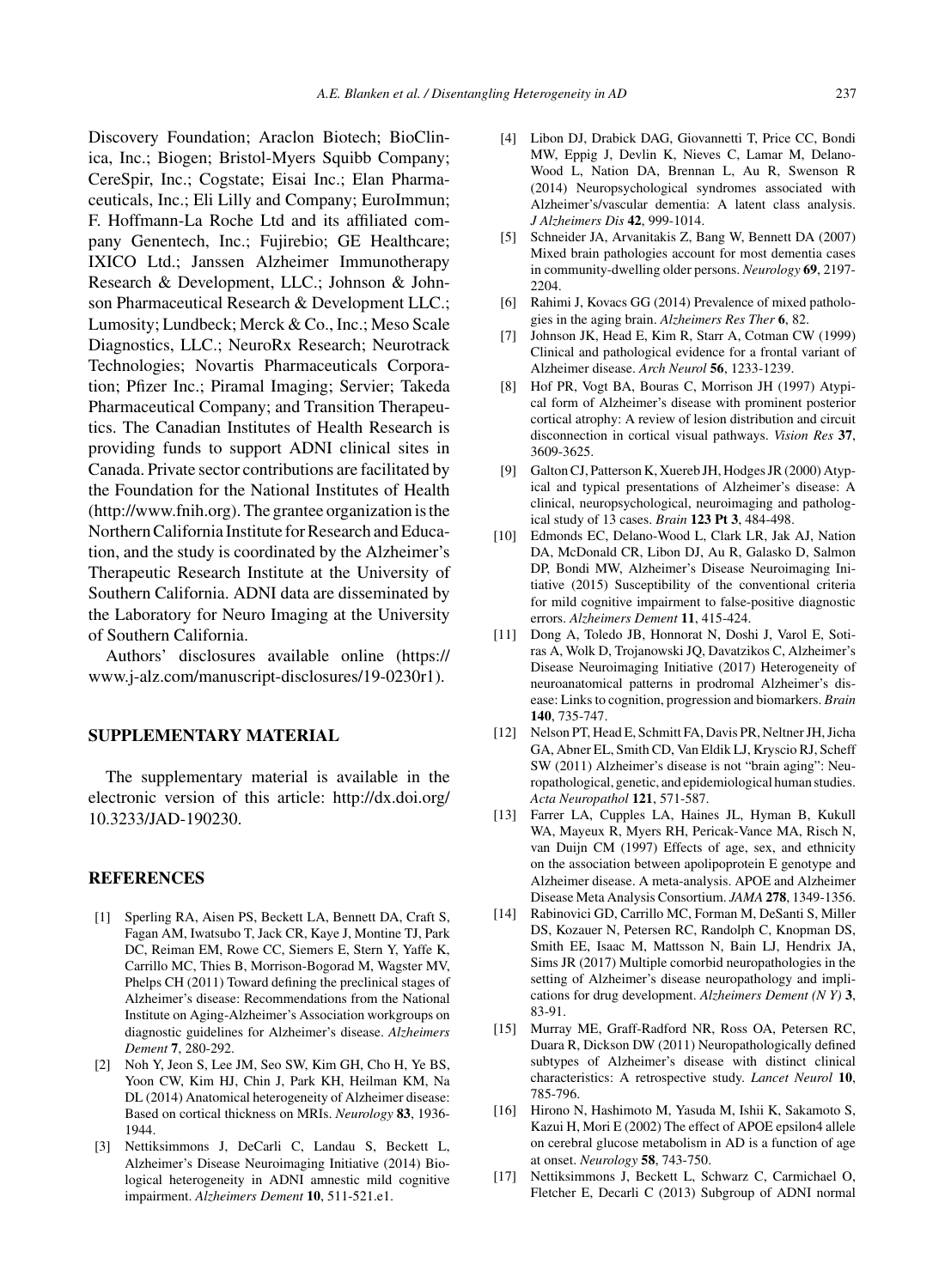controls characterized by atrophy and cognitive decline associated with vascular damage. *Psychol Aging* **28**, 191- 201.

- [18] Delano-Wood L, Bondi MW, Sacco J, Abeles N, Jak AJ, Libon DJ, Bozoki A (2009) Heterogeneity in mild cognitive impairment: Differences in neuropsychological profile and associated white matter lesion pathology. *J Int Neuropsychol Soc* **15**, 906-914.
- [19] Bondi MW, Edmonds EC, Jak AJ, Clark LR, Delano-Wood L, McDonald CR, Nation DA, Libon DJ, Au R, Galasko D, Salmon DP (2014) Neuropsychological criteria for mild cognitive impairment improves diagnostic precision, biomarker associations, and progression rates. *J Alzheimers Dis* **42**, 275-289.
- [20] Petersen RC, Aisen PS, Beckett LA, Donohue MC, Gamst AC, Harvey DJ, Jack CR, Jagust WJ, Shaw LM, Toga AW, Trojanowski JQ, Weiner MW (2010) Alzheimer's Disease Neuroimaging Initiative (ADNI): Clinical characterization. *Neurology* **74**, 201-209.
- [21] McKhann G, Drachman D, Folstein M, Katzman R, Price D, Stadlan EM (1984) Clinical diagnosis of Alzheimer's disease: Report of the NINCDS-ADRDA Work Group under the auspices of Department of Health and Human Services Task Force on Alzheimer's Disease.*Neurology* **34**, 939-944.
- [22] Dubois B, Feldman HH, Jacova C, Dekosky ST, Barberger-Gateau P, Cummings J, Delacourte A, Galasko D, Gauthier S, Jicha G, Meguro K, O'brien J, Pasquier F, Robert P, Rossor M, Salloway S, Stern Y, Visser PJ, Scheltens P (2007) Research criteria for the diagnosis of Alzheimer's disease: Revising the NINCDS-ADRDA criteria. *Lancet Neurol* **6**, 734-746.
- [23] Jack CR, Albert MS, Knopman DS, McKhann GM, Sperling RA, Carrillo MC, Thies B, Phelps CH (2011) Introduction to the recommendations from the National Institute on Aging-Alzheimer's Association workgroups on diagnostic guidelines for Alzheimer's disease. *Alzheimers Dement* **7**, 257-262.
- [24] Shaw LM, Vanderstichele H, Knapik-Czajka M, Clark CM, Aisen PS, Petersen RC, Blennow K, Soares H, Simon A, Lewczuk P, Dean R, Siemers E, Potter W, Lee VM-Y, Trojanowski JQ, Alzheimer's Disease Neuroimaging Initiative (2009) Cerebrospinal fluid biomarker signature in Alzheimer's disease neuroimaging initiative subjects. *Ann Neurol* **65**, 403-413.
- [25] Seibyl J, Shaw LM, Blennow K, Widmann M, Corradini V, Wahl S, Zink K, Buck K, Eichenlaub U, Hansson O (2017) Amyloid-PET concordance of ELECSYS® CSF biomarker immunoassays for Alzheimer's disease. *Alzheimers Dement* **13**(7 Suppl), P199-P200.
- [26] Willemse EAJ, van Maurik IS, Tijms BM, Bouwman FH, Franke A, Hubeek I, Boelaarts L, Claus JJ, Korf ESC, van Marum RJ, Roks G, Schoonenboom N, Verwey N, Zwan MD, Wahl S, van der Flier WM, Teunissen CE (2018) Diagnostic performance of Elecsys immunoassays for cerebrospinal fluid Alzheimer's disease biomarkers in a nonacademic, multicenter memory clinic cohort: The ABIDE project. *Alzheimers Dement (Amst)* **10**, 563-572.
- [27] Ashburner J, Friston KJ (2005) Unified segmentation. *Neuroimage* **26**, 839-851.
- [28] Benjamini Y, Hochberg Y (1995) Controlling the false discovery rate: A practical and powerful approach to multiple testing. *J R Stat Soc Series B Stat Methodol* **57**, 289-300.
- [29] Snowden JS, Stopford CL, Julien CL, Thompson JC, Davidson Y, Gibbons L, Pritchard A, Lendon CL, Richardson AM, Varma A, Neary D, Mann D (2007) Cognitive phenotypes in

Alzheimer's disease and genetic risk. *Cortex* **43**, 835-845.

- [30] Grossman M (2010) Primary progressive aphasia: Clinicopathological correlations. *Nat Rev Neurol* **6**, 88-97.
- [31] Boyle PA, Yu L, Wilson RS, Leurgans SE, Schneider JA, Bennett DA (2018) Person-specific contribution of neuropathologies to cognitive loss in old age. *Ann Neurol* **83**, 74-83.
- [32] Chang Y-L, Bondi MW, McEvoy LK, Fennema-Notestine C, Salmon DP, Galasko D, Hagler DJ, Dale AM, Alzheimer's Disease Neuroimaging Initiative (2011) Global clinical dementia rating of 0.5 in MCI masks variability related to level of function. *Neurology* **76**, 652-659.
- [33] Cardenas VA, Chao LL, Studholme C, Yaffe K, Miller BL, Madison C, Buckley ST, Mungas D, Schuff N, Weiner MW (2011) Brain atrophy associated with baseline and longitudinal measures of cognition. *Neurobiol Aging* **32**, 572-580.
- [34] Attems J, Jellinger KA (2014) The overlap between vascular disease and Alzheimer's disease—lessons from pathology. *BMC Med* **12**, 206.
- [35] Beckmann N, Schuler A, Mueggler T, Meyer EP, Wiederhold K-H, Staufenbiel M, Krucker T (2003) Age-dependent cerebrovascular abnormalities and blood flow disturbances in APP23 mice modeling Alzheimer's disease. *J Neurosci* **23**, 8453-8459.
- [36] Nation DA, Sweeney MD, Montagne A, Sagare AP, D'Orazio LM, Pachicano M, Sepehrband F, Nelson AR, Buennagel DP, Harrington MG, Benzinger TLS, Fagan AM, Ringman JM, Schneider LS, Morris JC, Chui HC, Law M, Toga AW, Zlokovic BV (2019) Blood-brain barrier breakdown is an early biomarker of human cognitive dysfunction. *Nat Med* **25**, 270-276.
- [37] Zetterberg H, Schott JM (2019) Biomarkers for Alzheimer's disease beyond amyloid and tau. *Nat Med* **25**, 201-203.
- [38] Stern Y (2012) Cognitive reserve in ageing and Alzheimer's disease. *Lancet Neurol* **11**, 1006-1012.
- [39] Satz P (1993) Brain reserve capacity on symptom onset after brain injury: A formulation and review of evidence for threshold theory. *Neuropsychology* **7**, 273-295.
- [40] Kim J, Basak JM, Holtzman DM (2009) The role of apolipoprotein E in Alzheimer's disease. *Neuron* **63**, 287- 303.
- [41] Fleisher AS, Podraza KM, Bangen KJ, Taylor C, Sherzai A, Sidhar K, Liu TT, Dale AM, Buxton RB (2009) Cerebral perfusion and oxygenation differences in Alzheimer's disease risk. *Neurobiol Aging* **30**, 1737-1748.
- [42] Deane R, Sagare A, Hamm K, Parisi M, Lane S, Finn MB, Holtzman DM, Zlokovic BV (2008) apoE isoform-specific disruption of amyloid beta peptide clearance from mouse brain. *J Clin Invest* **118**, 4002-4013.
- [43] Corder EH, Saunders AM, Strittmatter WJ, Schmechel DE, Gaskell PC, Small GW, Roses AD, Haines JL, Pericak-Vance MA (1993) Gene dose of apolipoprotein E type 4 allele and the risk of Alzheimer's disease in late onset families. *Science* **261**, 921-923.
- [44] Lim YY, Laws SM, Villemagne VL, Pietrzak RH, Porter T, Ames D, Fowler C, Rainey-Smith S, Snyder PJ, Martins RN, Salvado O, Bourgeat P, Rowe CC, Masters CL, Maruff P (2016) A $\beta$ -related memory decline in *APOE*  $\epsilon$ 4 noncarriers. *Neurology* **86**, 1635-1642.
- [45] Crean S, Ward A, Mercaldi CJ, Collins JM, Cook MN, Baker NL, Arrighi HM (2011) Apolipoprotein E  $\varepsilon$ 4 prevalence in Alzheimer's disease patients varies across global populations: A systematic literature review and meta-analysis. *Dement Geriatr Cogn Disord* **31**, 20-30.